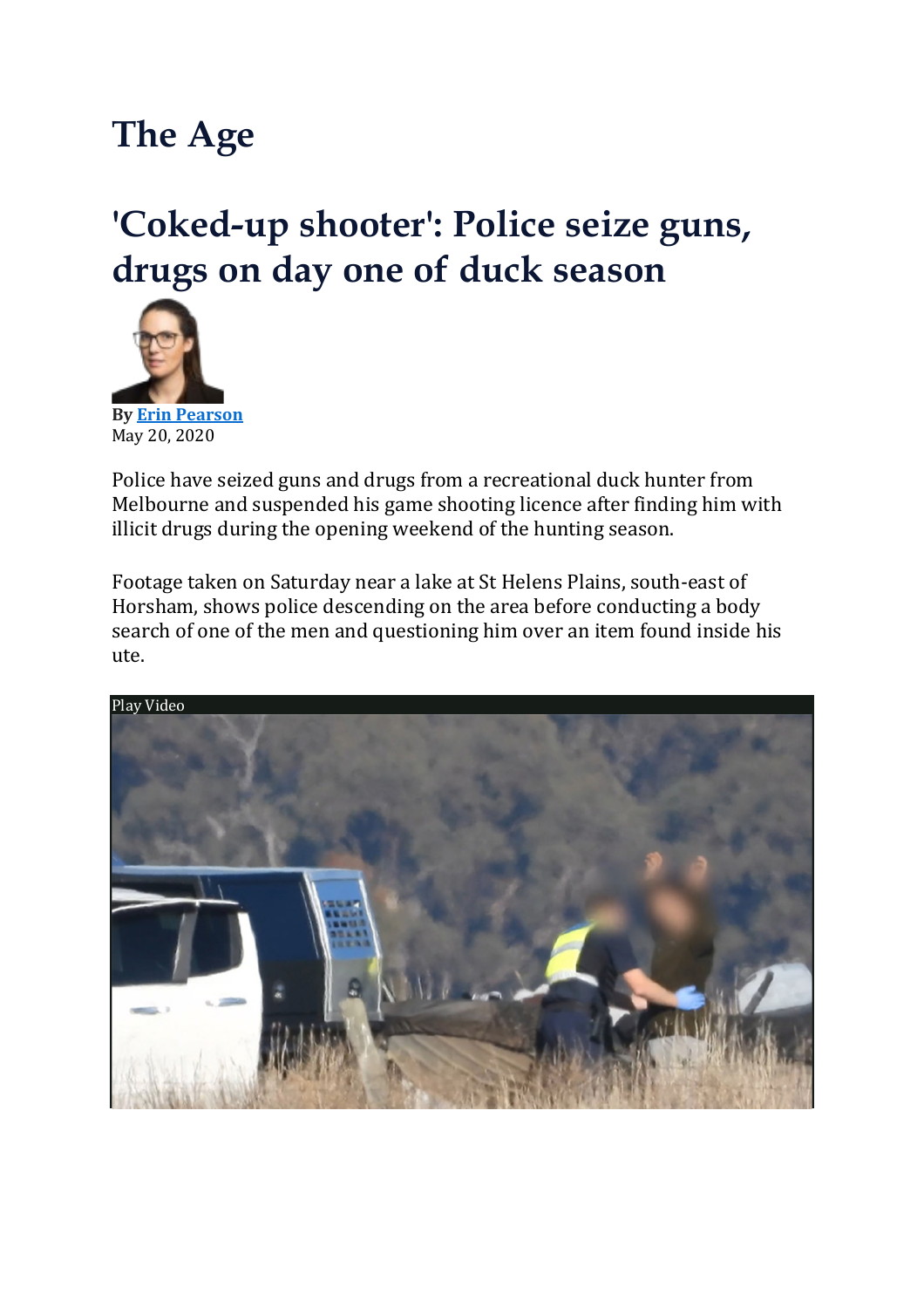

Play video **1:02 Duck shooter questioned over drugs**

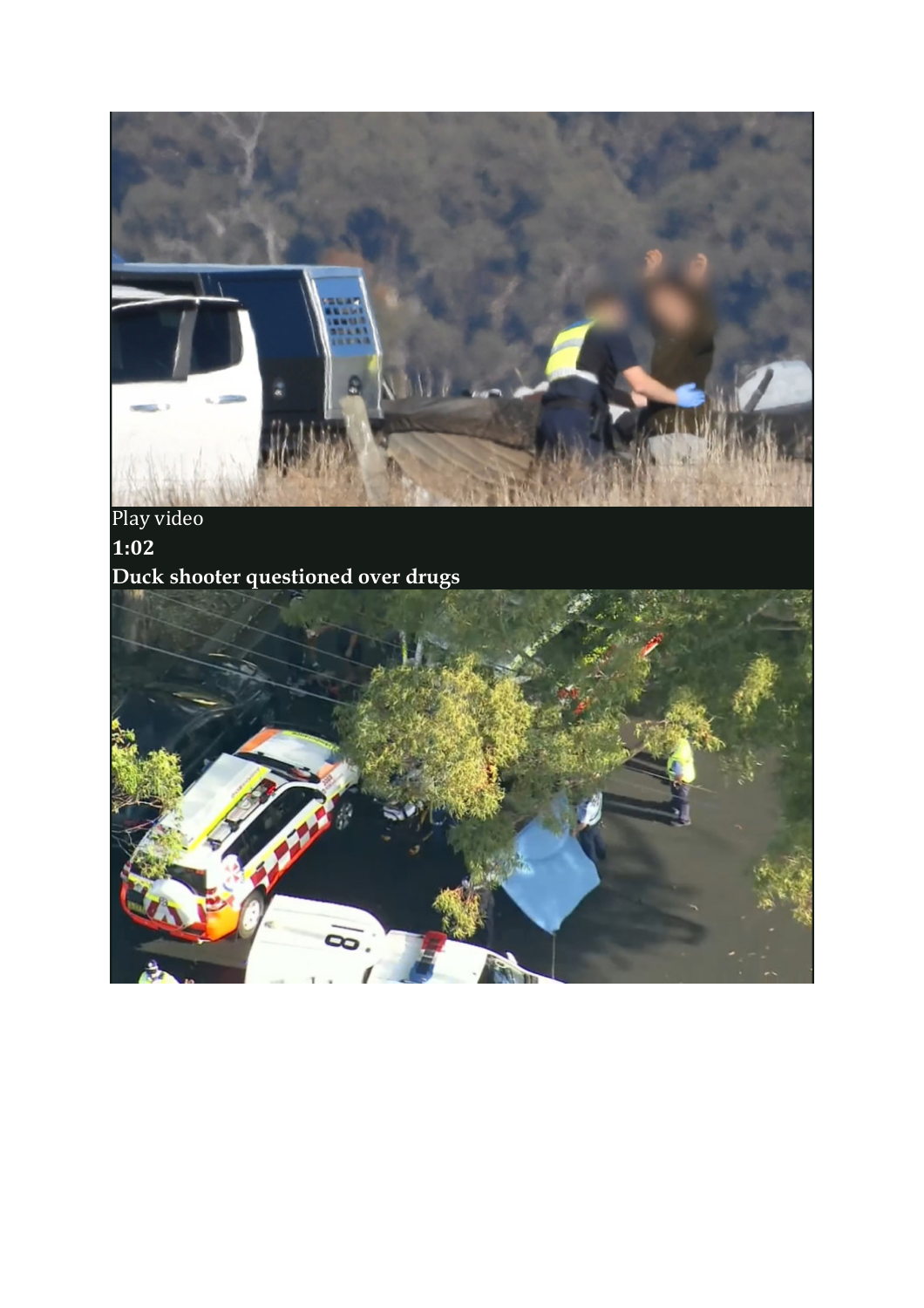

Watch as police search a man who had allegedly consumed drugs on the opening day of the duck shooting season. Video courtesy of animal welfare investigators.

Matt, a witness who asked for his surname to be withheld, said he was in the area to monitor the opening day of the restricted season when he saw two men snorting white powder before they shot at birdlife at Lake Taylor on Saturday morning.

## He said he called police and filmed as they arrived.

## Advertisement

"I was there with the Coalition Against Duck Shooting to quietly monitor the hunters to make sure they were following rules and very quickly observed two men snorting white powder off a small picnic table. They then continued to hunt and be in control of firearms," Matt said.

"We called the police who intercepted them as they left and pulled a bag of white powder from the front passenger areas of the car.

"The police later told us it was cocaine."

A police spokeswoman confirmed police were called to St Helens Plains and spoke to two hunters off Fischers Road about 8.30am on Saturday.

"A 21-year-old Hillside man received a diversion for possessing a drug of dependence and had his guns seized and gun licence suspended," they said.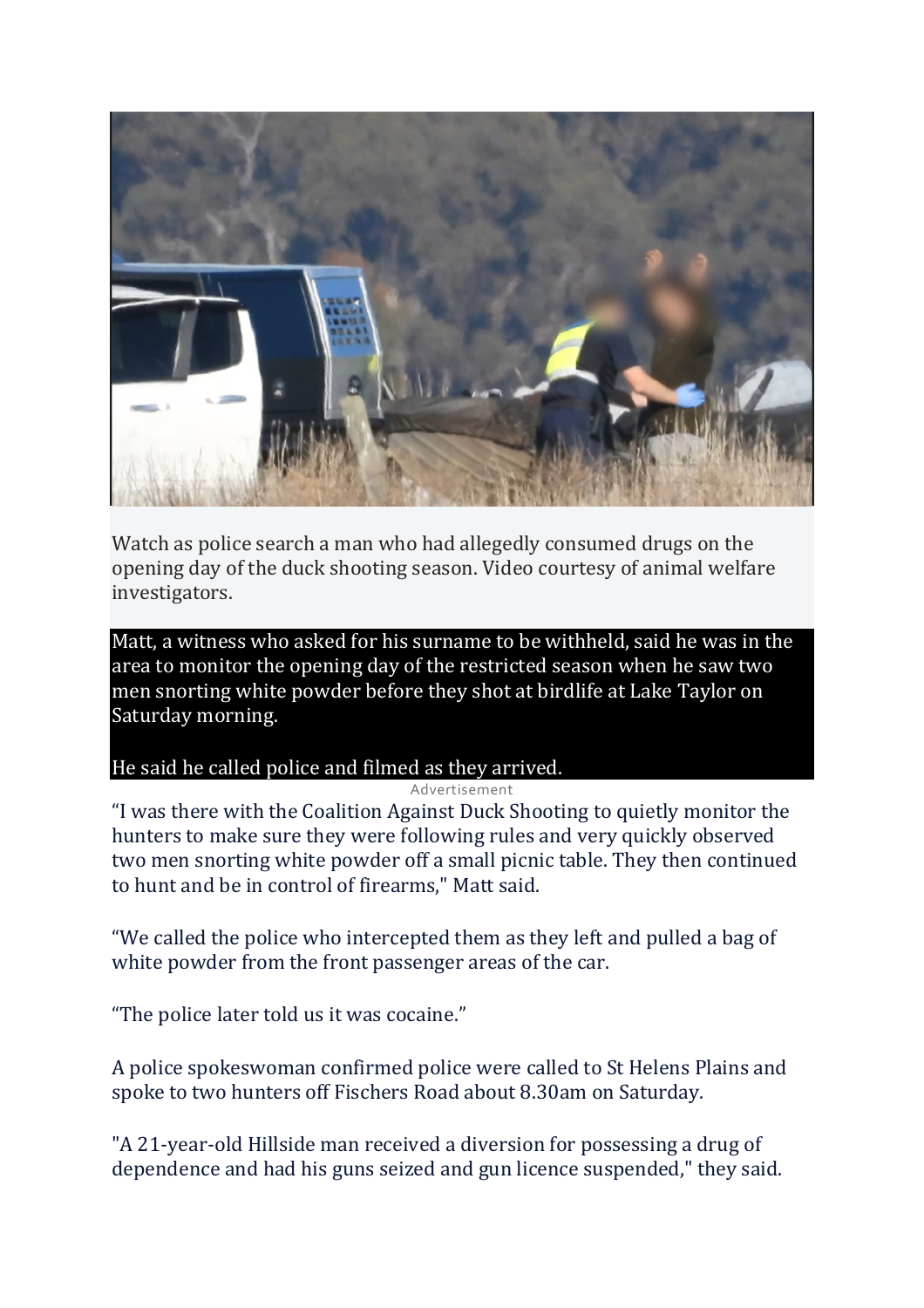"The second man was released without charge."



Police searching a duck hunter and questioning him over the alleged discovery of white powder in his car near Horsham on Saturday morning. Animal welfare advocates are calling for an immediate suspension to the duck

hunting season, labelling the incident, and other alleged breaches in the state's wetlands, a serious "disregard for law".

They said other footage captured over the weekend near Ballarat and Bendigo showed duck shooters stacking into boats, gathering in groups of more than 10, using public barbecues and camping – all of which are against COVID-19 restrictions.

Animal Justice Party member Andy Meddick said shooters were also captured failing to kill injured ducks, with one even throwing a live bird into a boat to be set upon by two dogs.

"This evidence shows it's not just our native waterbirds at risk of duck shooters, it's the safety of all Victorians at risk of crossing paths with coked-up shooters on our public wetlands and on our public roads," Mr Meddick said.

"It's clear that the drug-taking shooters had two options: breach camping restrictions for an overnight stay or get in their cars and drive home. Both put the community at risk, both are illegal.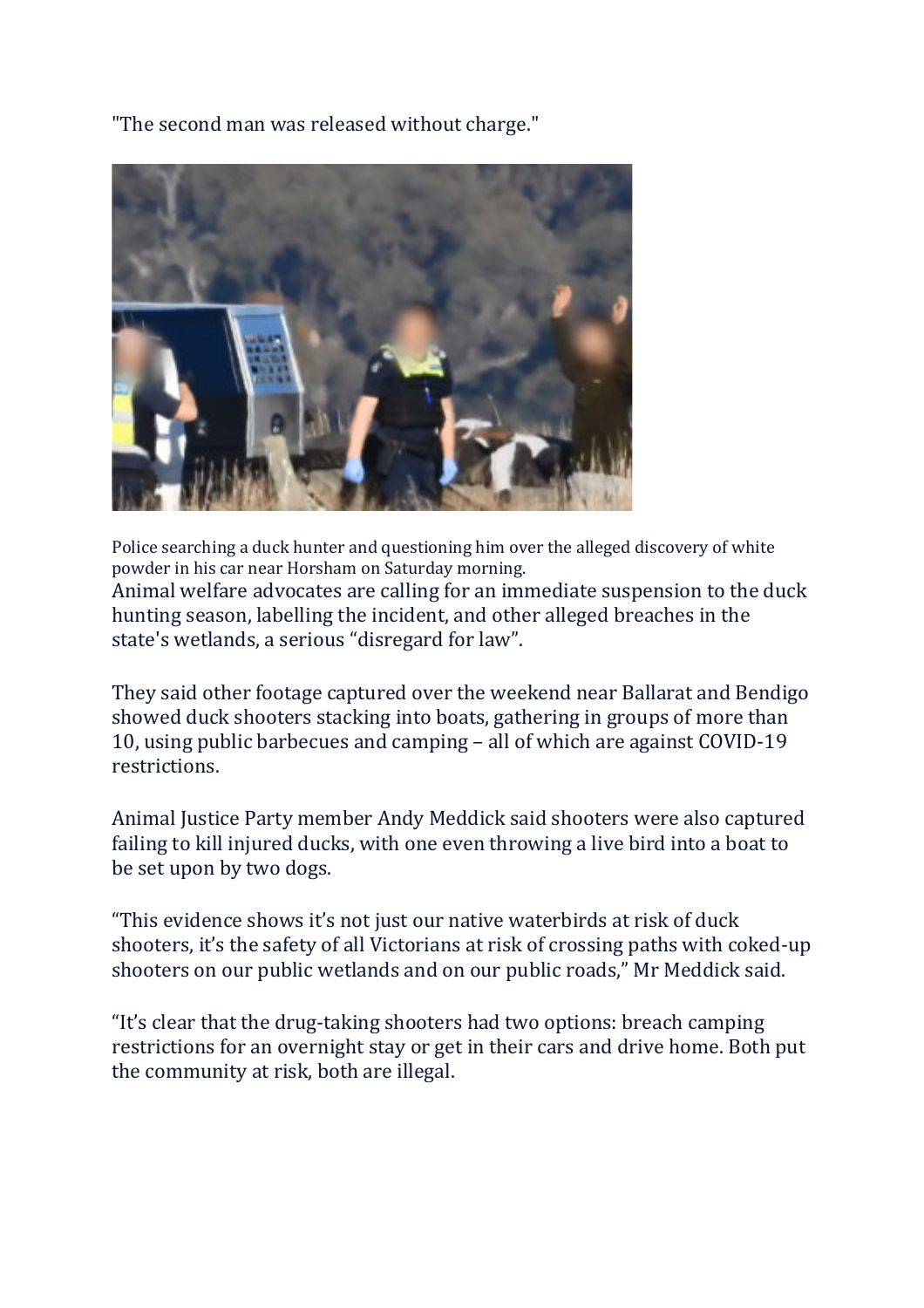

Duck hunters on wetlands at Laanecoorie, near Bendigo, at the weekend. "Daniel Andrews has no other choice... he must cancel the 2020 duck shooting season."

The Sporting Shooters Association of Australia's Rob Griffith said that while the incident was particularly concerning, the vast majority of hunters obeyed the law.

He said the association had been fielding calls from hunters with questions over what they could and couldn't do during COVID-19 restrictions. He reminded shooters that camping on public or private property was not allowed.



Police arrive at Fishers Road, Mount Helens Plains.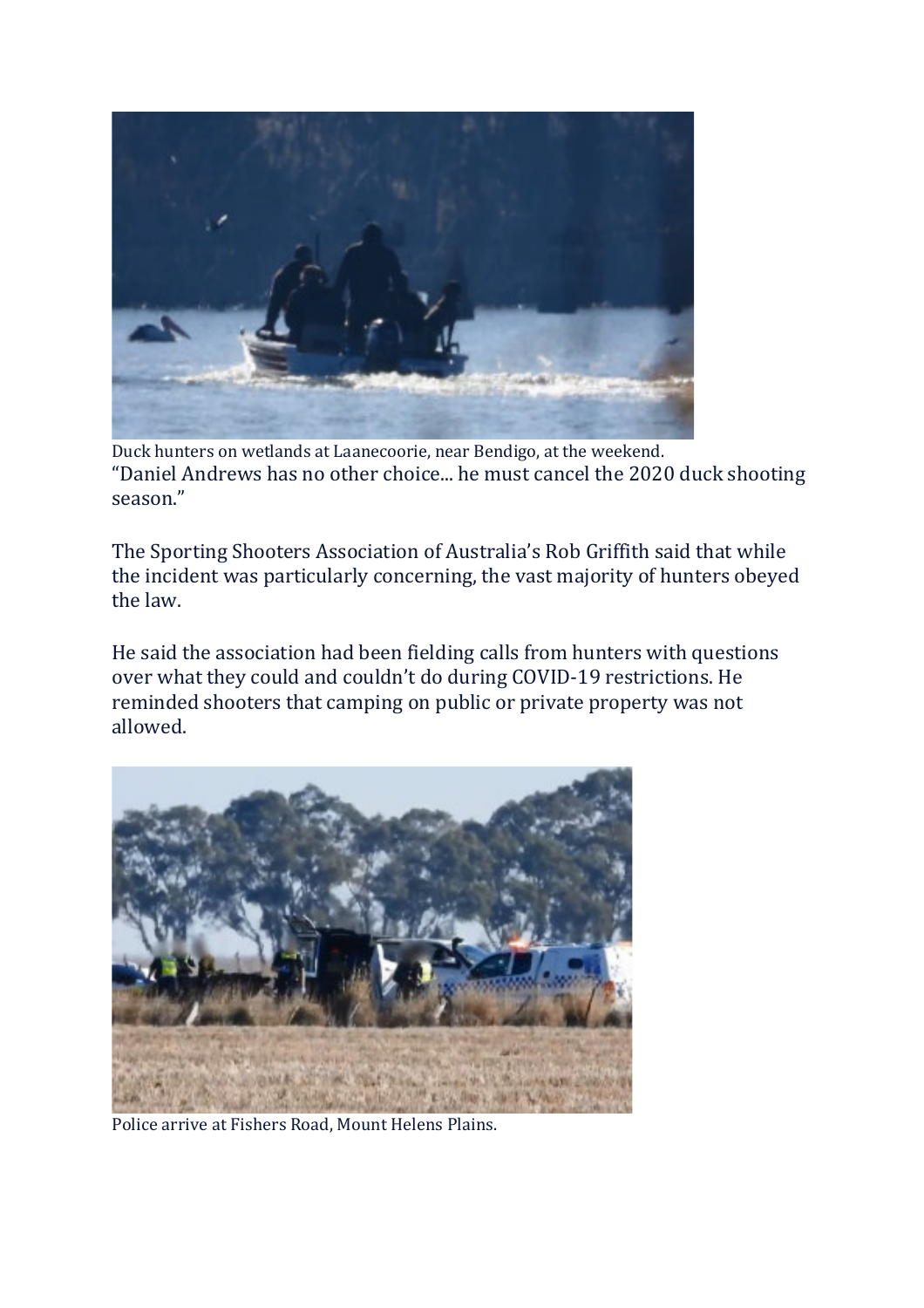"The rules and regulations around hunting are very clear and hunters need to obey those regarding social distancing measures and the correct use and safe handling of firearms," Mr Griffith said.

The state government approved a 2020 duck hunting season in February amid increasing pressure to cancel this year's season due to drought decimating wildlife numbers and reducing habitat.

The move followed the release of a [damning](https://www.theage.com.au/national/victoria/game-hunting-regulator-allows-duck-hunters-to-flout-laws-20180301-p4z2dy.html) internal review of the Game Management Authority's ability to regulate duck shooting and enforce the law. This prompted a \$6 million funding boost from the state government last year to help with compliance and sustainability.



*CREDIT:CRAIG SILLITOE*

Then, in November, an MP-led motion at the Victorian Labor conference called for a review into wildlife hunting after it was revealed [bushfires](https://www.theage.com.au/link/follow-20170101-p53qep) had wreaked havoc on wildlife [numbers.](https://www.theage.com.au/link/follow-20170101-p53qep)

The 2020 season was subsequently reduced to five weeks with smaller bag limits of three birds per day. COVID-19 heath restrictions again reduced the season to just three weeks and five days.

The blue-winged shoveler is also prohibited throughout the season, which ends on June 8.

A state government spokesperson said the Game Management Authority would assess the footage and determine whether any additional action was required, including whether a formal investigation was warranted.